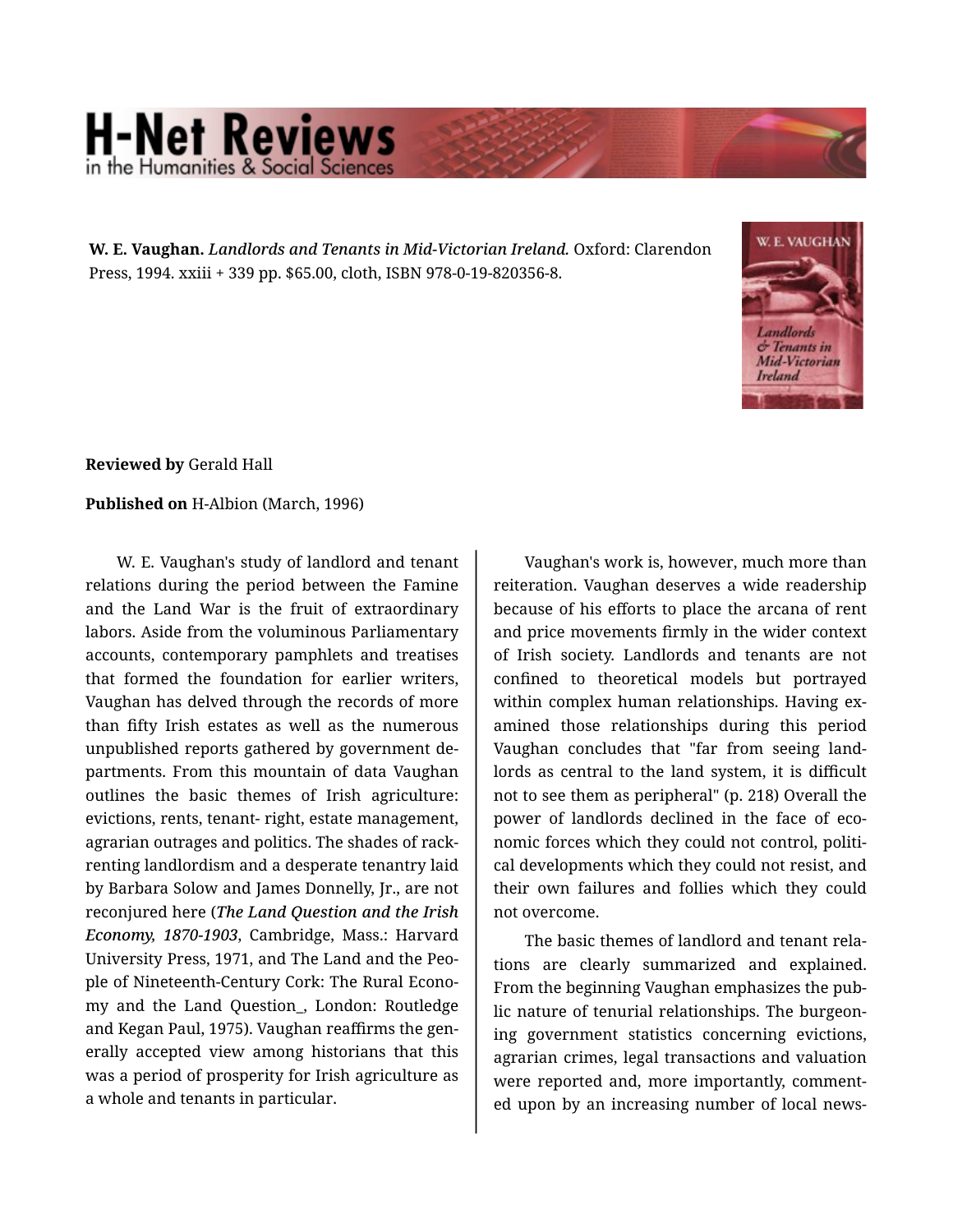papers. As landlords and tenants formed "the piv‐ ots on which a large number of transactions turned," in an agricultural economy this focus is not surprising, but in some ways has probably re‐ sulted in an exaggerated perception of landlord power (p. 9.) Through his unparalleled careful ex‐ amination of estate management and the intricate legal and administrative machinery that arose around the land system, Vaughan discerns consid‐ erable constraints on landlord behavior.

In the case of evictions, for example, Vaughan recognizes that before the Land Act of 1870 the singular ability to serve notices to quit (the essen‐ tial details of which he explains with unmatched clarity), that were all but certain to result in evic‐ tion, seemed to be a powerful tool for settling dis‐ putes on an estate. Landlords could "threaten poachers, trespassers, drunkards, bad farmers, wife-beaters, and undutiful children," without going to the courts, sometimes for offences that were not punishable under law. Issues other than profit were often involved in evictions and Vaugh‐ an cites instances in which landlords put them‐ selves in the invidious position of using their pow‐ ers to arbitrate in family disputes. This consider‐ able power did not, however, result in large num‐ bers of evictions. Evictions were infrequent be‐ tween the Famine and the Land War. The evic‐ tions that did occur were rarely capricious clear‐ ances of solvent tenants but rather the final blow to insolvent tenants who were as likely to be hard-pressed by shopkeepers as the lord of the manor.

Vaughan does not ascribe the infrequency of evictions to either the virtuous nature or the en‐ lightened self-interest of landlords. Evictions were difficult affairs. There were significant legal stric‐ tures to be observed and the assistance of an of‐ ten unwilling constabulary controlled by the cen‐ tral government rather than the local magistracy, was required. The sordid dramas of evictions were recounted in local newspapers and dis‐ cussed in Parliament. To make matters worse,

with all of these difficulties evictions were not profitable. Not only did the landlord forego any hope of regaining the arrears due from an evicted tenant but it was also often difficult to find suit‐ able new tenants. Vaughan concludes that, "the management of an estate was not the exercise of absolute legal rights." (Vaughan, LANDLORDS AND TENANTS, p. 34)

In general, Vaughan believes that landlords made poor use of the privilege and powers they possessed. They did not compare well with Eng‐ lish farmers. They did not improve their estates as they could and should have. Rather than under‐ standing that "uneconomic estate spending" on such things as improved tenant housing "was or should have been the tax that landed property paid for its continued existence" (p. 130), land‐ lords too readily adopted laissez-faire economics. Vaughan believes their only chance of surviving would have been "to pose as conservatives in a rural society and to shelter the tenants from the disruptions of a market economy." (p. 223). There was little room for their privileges in the market system that developed. If landlords were no longer to be, in theory at least, a paternalistic aris‐ tocracy, there was little or no reason to maintain singular privileges. Landlords could easily be de‐ prived of these privileges without endangering the market system. In a sense the debts of land‐ lords were to become no different from those of shopkeepers. In fact, they might have become less important.

As far as politics are concerned Vaughan con‐ siders two questions. First, he ponders the failure of any significant, organized mass movement against landlordism to emerge between the Famine and the Land War. Not only were tenants satiated by the general prosperity of the period and divided by a number of other issues and con‐ cerns, but more fundamentally they also lacked any practical organizational experience. They had only a limited role in local government and few voluntary organizations. There were no schools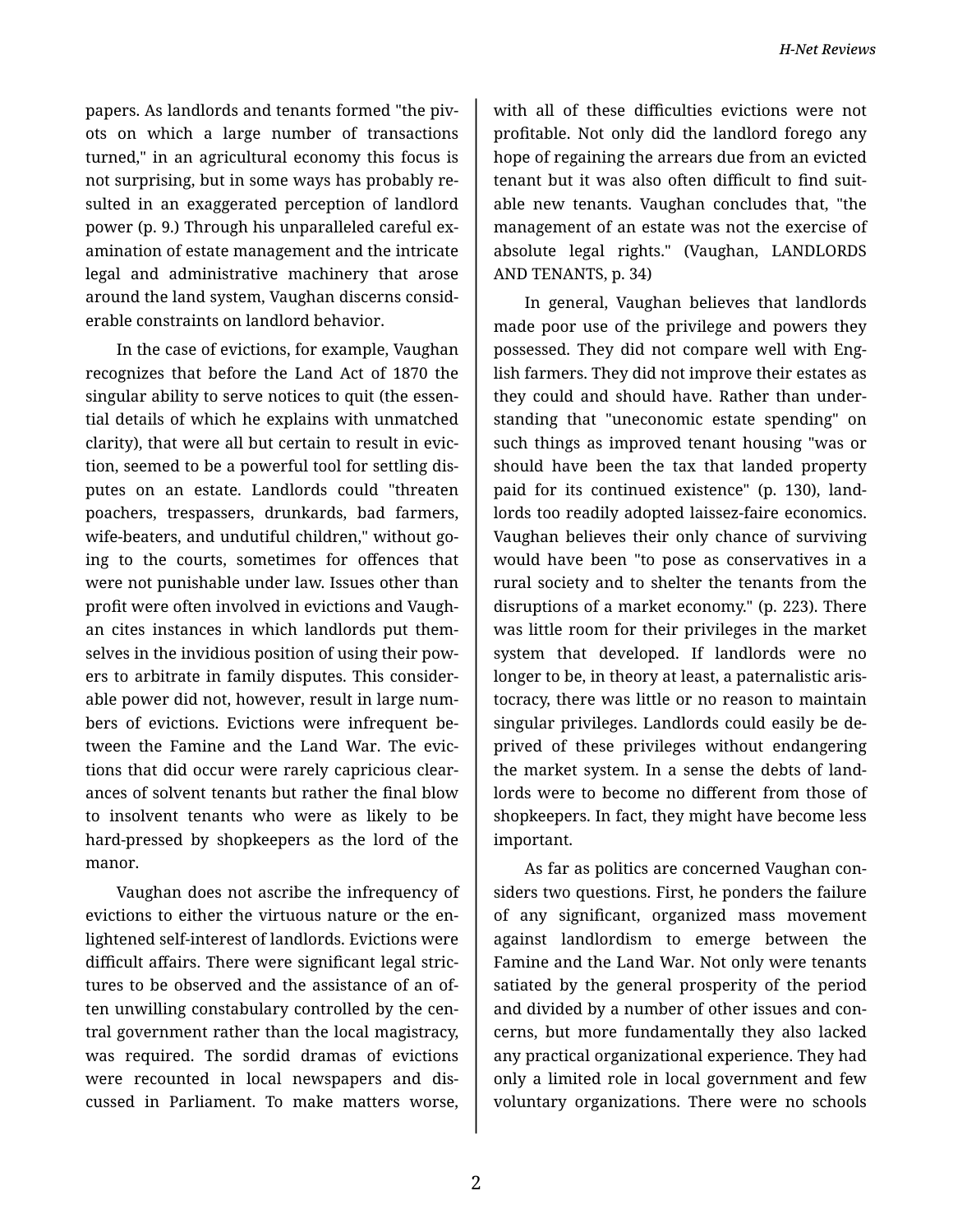"for teaching the rudimentary arts of govern‐ ment" (p. 203). Lacking organization is it possible that agrarian violence might represent evidence of widespread, sustained opposition to land‐ lordism? Vaughan carefully considers the evidence and demonstrates that the number of out‐ rages between the Famine and the Land War has been somewhat exaggerated. Furthermore many of the outrages were directed against other ten‐ ants and family members rather than landlords and agents. More interesting for Vaughan is the decreasing role of landlords in law enforcement. Landlords went from being "practically the only law enforcement agency during the eighteenth century" to "merely an ancillary of the nine‐ teenth-century constabulary" that was controlled by the central government (p. 165).

Second, Vaughan examines the causes of the Land War. He evaluates previous explanations and concludes that while a number of authors have described important factors in the develop‐ ment of the Land War, there is the real danger that "if the land war is seen as the culmination of this period, its teleological force will draw every‐ thing into its ambit" (p. 211). For Vaughan, the two most significant factors in the Land War were the emergence of a capable leadership in the persons of Charles Parnell and Michael Davitt and, most importantly, the relative decline of landlord pow‐ er. Few landlords were the local despots of popu‐ lar imagination. Their role in society had been limited by a centrally-controlled constabulary, stipendiary magistrates and the Land Act of 1870. In addition, economic developments, particularly the distribution of agricultural income, made ten‐ ants more prosperous. In short, "the land war demonstrated what had already happened -- land‐ lords had lost control of their tenants" (p. 163).

With all of its usefulness, particularly its explanation and evaluation of estate management, Vaughan's study has two obvious weaknesses. First, Vaughan has used a wide variety of sources that richly document the landlord and govern‐

ment perspectives but has somewhat neglected those that might cast more light on the attitudes of tenants. Vaughan's oversight is perhaps mitigat‐ ed by the thorough representation of the tenants' perspective in the works of earlier writers like Pomfret, and the practical fact that it is easier to consider the management of an estate through the central records of the landlord than the many more numerous tenants whose accounts unfortu‐ nately have not been extensively collected (John E. Pomfret, *The Struggle for Land in Ireland, 1800-1923*, Princeton: Princeton University Press, 1930). Yet it would have been interesting to read Vaughan's evaluation of the theories and pro‐ grammes of activists such as James McKnight, the editor at different times of both the *Banner of Ul‐ ster* and *Londonderry Standard* newspapers, whose influential pamphlet *The Ulster Tenants' Claim of Right* (Dublin: James McGlashan, 1848) is not mentioned in the discussion of tenant right or cited in Vaughan's bibliography.

The second weakness is Vaughan's occasional tendency to draw conclusions not borne out by his evidence. For example, Vaughan's speculation that nationalism might have died out had it not been for the land question, did not seem convinc‐ ing to this reviewer. Surely social and cultural fac‐ tors outside Vaughan's stated purview, such as the curricula of primary and secondary schools, would have to be considered (a fine example of such an analysis is Barry Coldrey's *Faith and Fa‐ therland: The Christian Brothers and the Develop‐ ment of Irish Nationalism, 1838-1921*, Dublin: Gill and MacMillan, 1988). With that said, Vaughan's work is indispensable reading and, it is to be hoped, will prove a lever with which to move the study of land tenure in Ireland beyond unedifying polemics and somewhat sterile economic models.

Copyright (c) 1996 by H-Net, all rights re‐ served. This work may be copied for non-profit educational use if proper credit is given to the au‐ thor and the list. For other permission, please con‐ tact H-Net@H-Net.MSU.EDU.